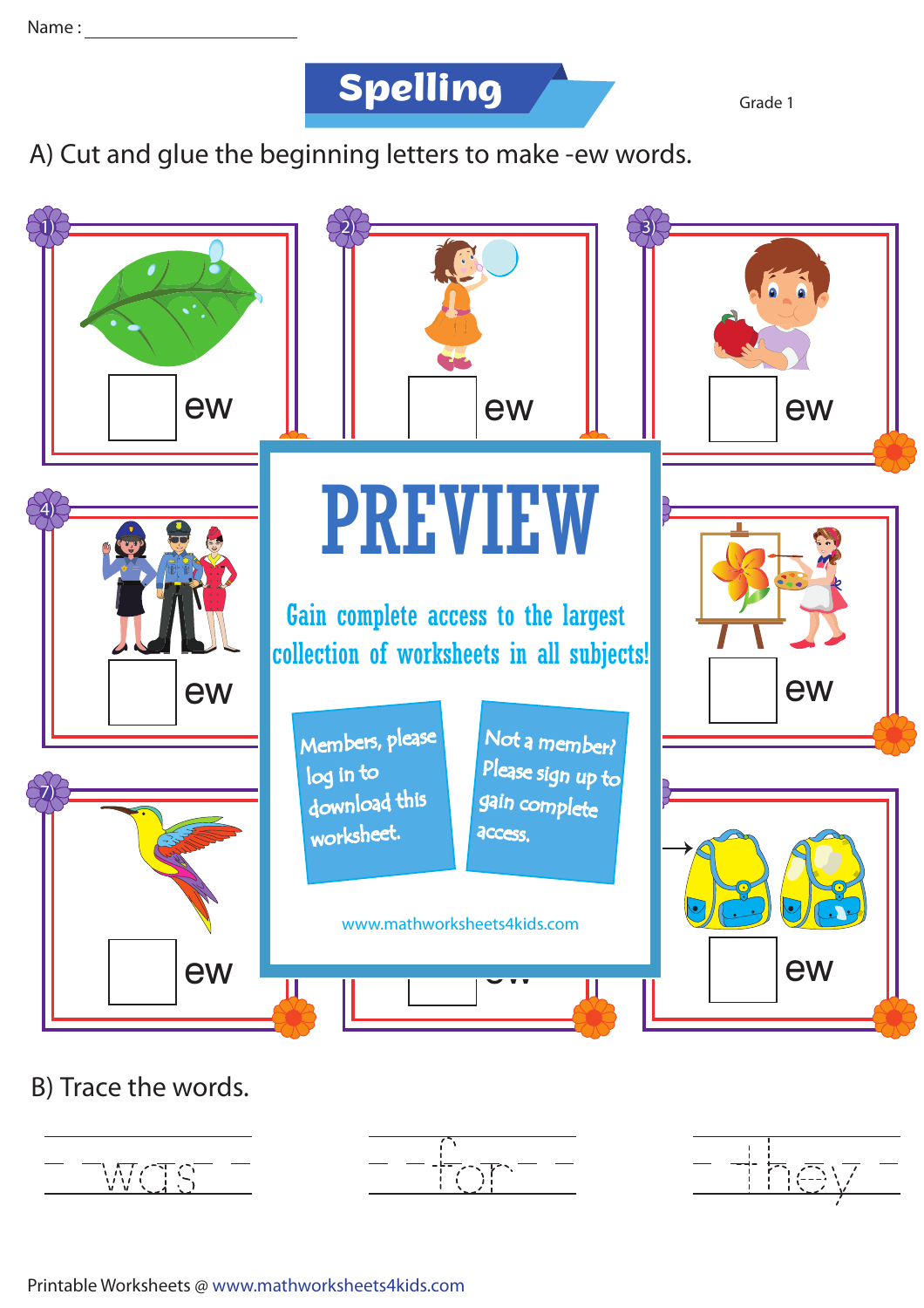## **Spelling** Grade 1